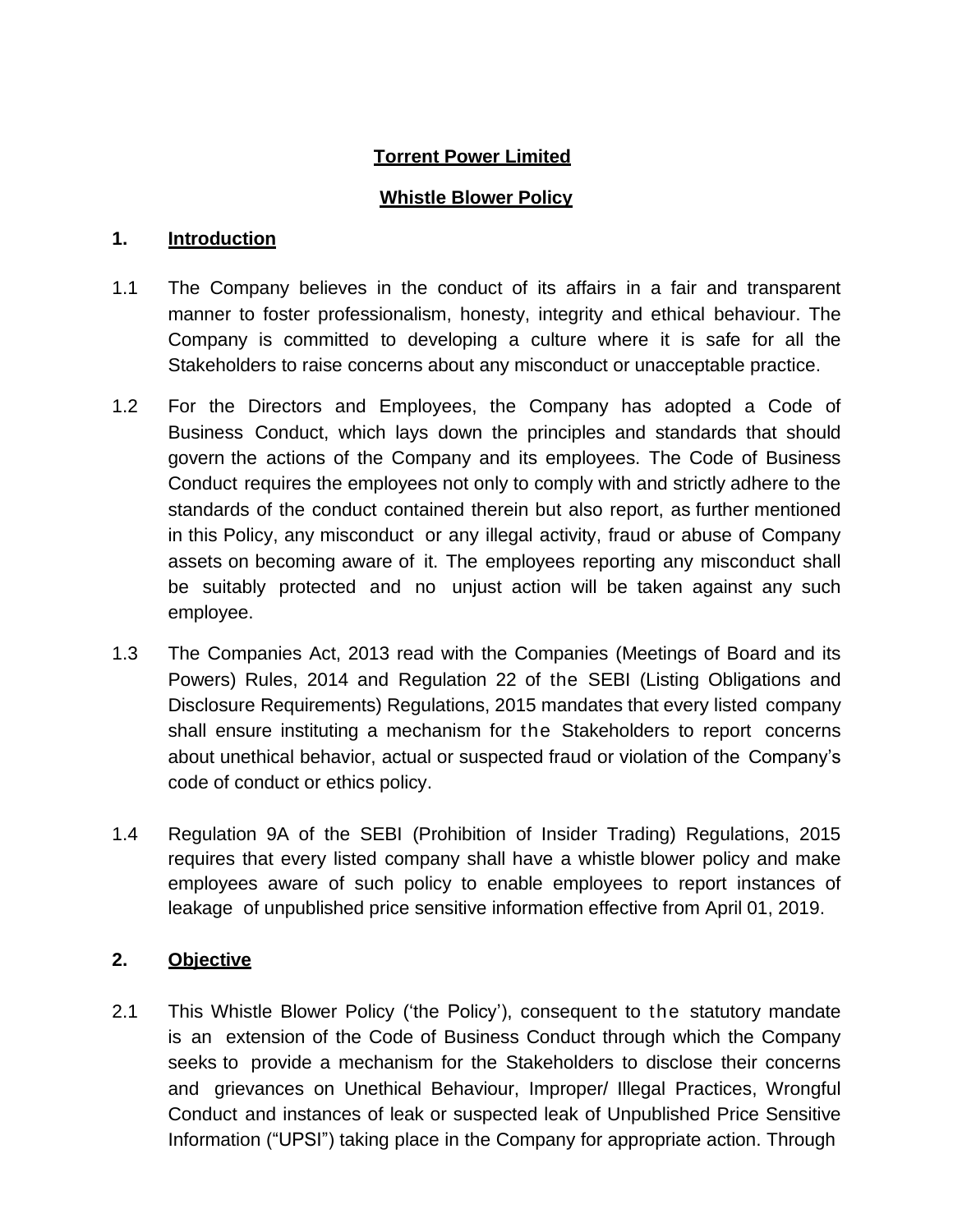this Policy, the Company provides necessary safeguards to all Whistle Blowers for making Protected Disclosures in Good Faith and any Stakeholder assisting the investigation.

2.2 The Company shall propagate the existence and contents of this Policy to all the Stakeholders. The Company shall disclose the details of establishment of such a mechanism on its website and also in the Board's report.

## **3. Definitions**

The definitions of some of the key terms used in this Policy are given below.

- a. **"Audit Committee"** means the Audit Committee, by whatever name called, constituted by the Board of Directors of the Company in compliance with section 177 of the Companies Act, 2013 read with Regulation 18 of the SEBI (Listing Obligations and Disclosure Requirements) Regulations, 2015 (including any statutory modifications or re-enactment thereof).
- b. **"Company"** means Torrent Power Limited.
- c. **"Director"** means a director appointed on the Board of the Company;
- d. **"Employee"** means every employee, of the Company and its subsidiaries
- e. **"Good Faith"** means a Stakeholder shall be deemed to be communicating in 'good faith' if there is a reasonable basis for communication of Unethical Behaviour and Improper/ Illegal Practices or any other Wrongful Conduct. Good faith shall be deemed lacking (a) when the Stakeholder does not have personal knowledge or a factual basis for the communication or (b) where the Stakeholder knew or reasonably should have known that his communication about the Unethical Behaviour and Improper Practices or Wrongful Conduct is malicious, false or frivolous.
- f. **"Investigators"** means any person(s) duly appointed/consulted to conduct an investigation under this policy.
- g. **"Protected Disclosure"** means disclosure in Good Faith of any incidences / information of Unethical Behaviour and Improper/ Illegal Practices or any Wrongful Conduct.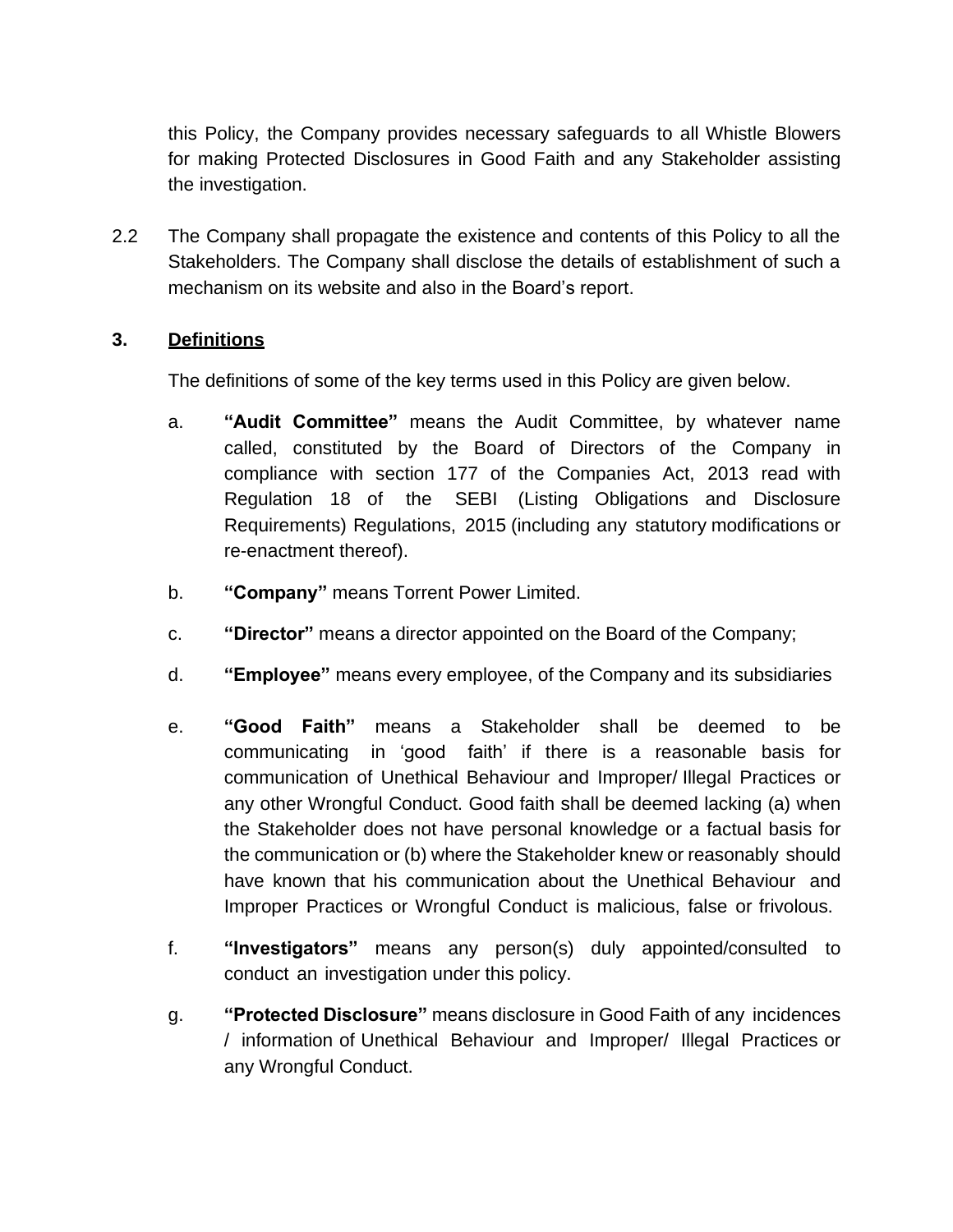- h. **"Stakeholder"** means any person including Employees and Directors with an interest or concern in the business of the Company and their representative bodies.
- i. **"Subject"** means a person or a group of persons against or in relation to whom a Protected Disclosure has been made or evidence gathered during the course of an investigation under this Policy.
- j. **"Whistle Blower"** means a Stakeholder who has made a Protected Disclosure.
- k. **"Unethical Behaviour and Improper/Illegal Practices or Wrongful Conduct"** shall mean:-
	- (a) an act or omission which does not conform to approved standard of social and professional behavior;
	- (b) an act or omission which leads to unethical business practices including misappropriation of monies and actual or suspected fraud;
	- (c) improper or illegal or unethical conduct;
	- (d) breach of etiquette or morally offensive behavior
	- (e) an act or omission which may lead to incorrect financial reporting
	- (f) an act or omission which is not in line with applicable Company policy including Company's Code of Business Conduct, Code of Conduct to Regulate, Monitor and Report Trading by Designated Persons or ethics policies
	- (g) an act or omission which is unlawful
	- (h) an act or omission which may lead to substantial and specific danger to public health and safety or abuse of authority.
	- (i) leak of UPSI
- l. **"Unpublished Price Sensitive Information ( "UPSI ")** means any information relating to a company or its securities, directly or indirectly, that is not generally available, which upon becoming generally available is likely to materially affect the price of the securities and shall ordinarily be including but not restricted to information relating to the following:
	- a. Financial results;
	- b. Dividends;
	- c. Change in capital structure;
	- d. mergers, de-mergers, acquisitions, delisting, disposals and expansion of business and such other transactions;
	- e. changes in Key Managerial Personnel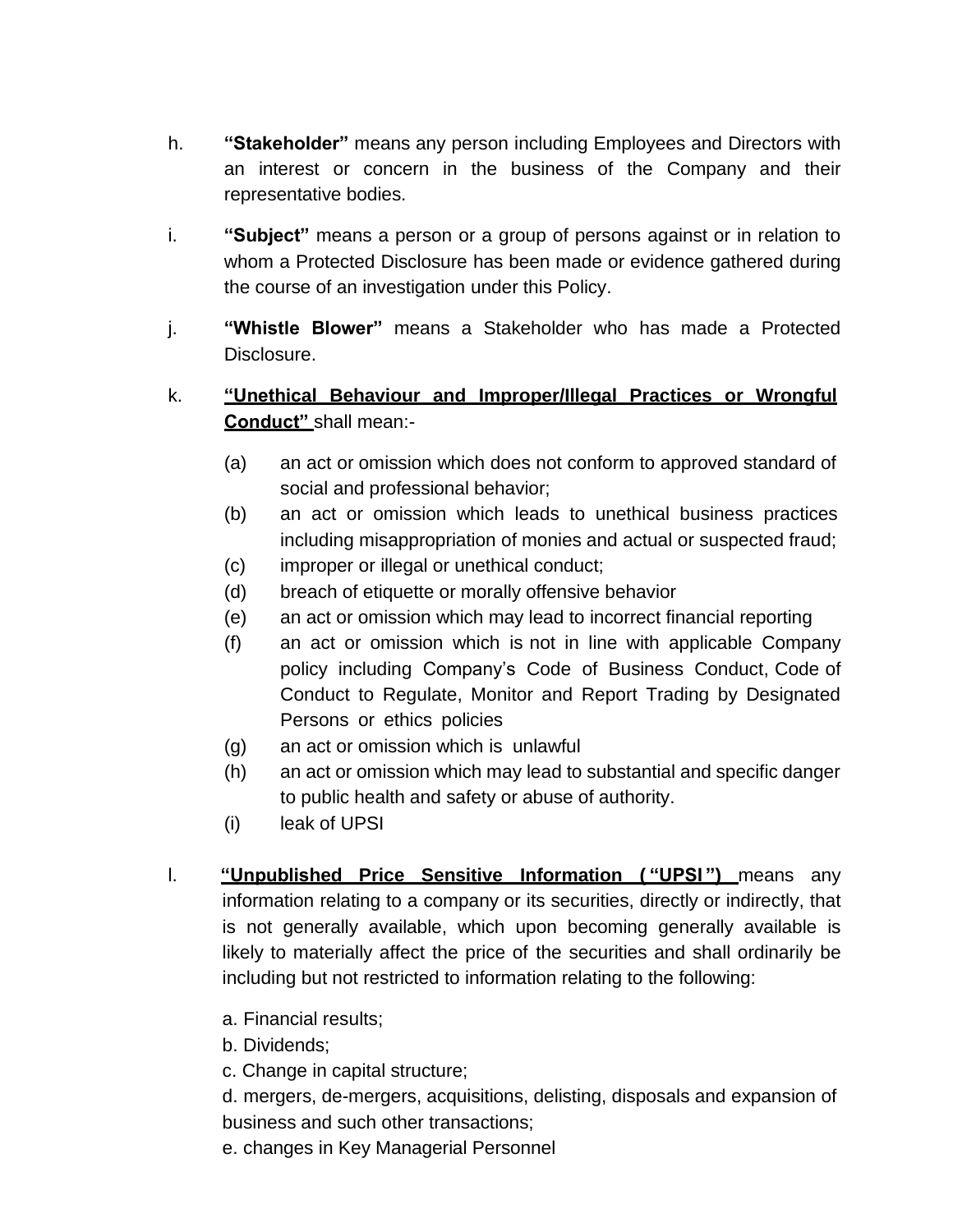The terms which have not been defined in the Policy shall have the same meaning assigned to them in the Companies Act, 2013, the SEBI Act, 1992 (including any statutory modifications or re-enactment thereof) and the Regulations framed thereunder.

#### **4. Scope and role of Whistle Blower**

- 4.1 All the Stakeholders of the Company are eligible to make Protected Disclosures under this Policy.
- 4.2 The role of Whistle Blowers is that of the reporting party with reliable information. Whistle Blowers are not expected or required to act neither as investigator nor as fact finder in any matter and they do not have any right to participate in the investigation proceedings.
- 4.3 The Policy shall not be used in place of the Company's grievance procedures or be a route for raising malicious or unfound allegations against any Stakeholder of the Company. While it will be ensured that genuine Whistle Blowers are accorded complete protection from any kind of unfair treatment, any abuse of this protection will warrant disciplinary action. Whistle Blowers, who are found to have made three or more Protected Disclosures which were subsequently found to be mala fide, frivolous or malicious, shall be barred from making any further Protected Disclosures under this Policy. Further, the Audit Committee may initiate suitable action against the concerned Whistle Blower including reprimand.

## **5. Manner in which concern can be raised**

5.1 Protected Disclosure can be made through phone call, email or in writing as per details provided in Annexure A to this Policy. Any Stakeholder, who observes any Protected Disclosures, shall report the same as per the Contact Details provided in para (a) of the Annexure A. If such Protected Disclosures relates to financial malpractices, may also be reported to Chief Financial Officer (CFO) of the Company as per the Contact Details provided in para (b) with a copy to the Contact Details stated in para (a) of the Annexure A. The investigation of such Protected Disclosure shall appropriately, thoroughly and expeditiously be conducted, including where necessary with the help of Investigators and appropriate action based on findings shall be determined. If the concerned Whistle Blower is not satisfied with the outcome of such investigation, then he can make the Protected Disclosure directly to the Chairperson of the Audit Committee as per the Contact Details provided in para (c) of the Annexure A. The Audit Committee shall appropriately and expeditiously investigate the Protected Disclosure including where necessary with the help of Investigators and determine appropriate action based on findings.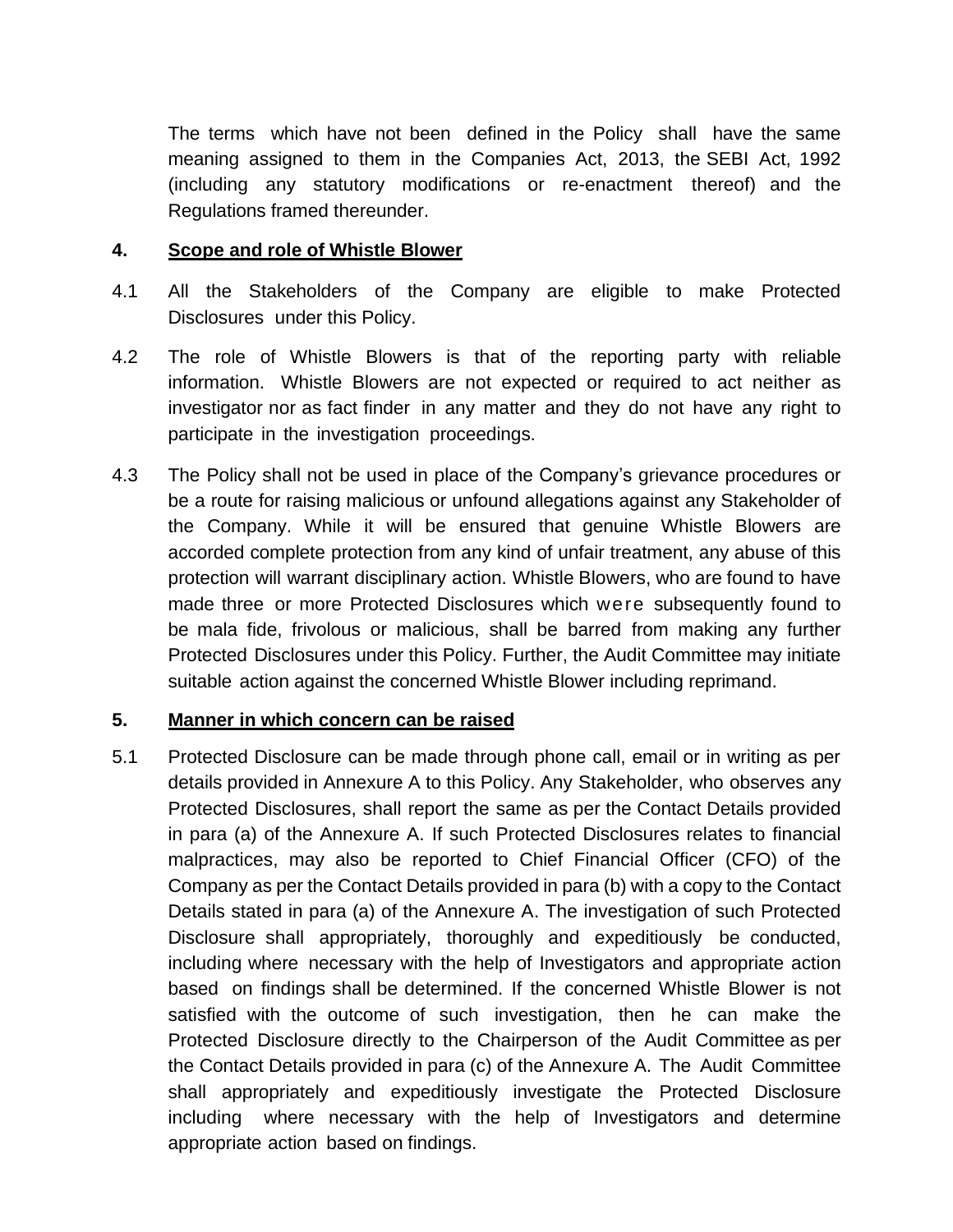- 5.2 Any Stakeholder, who comes across any instance of actual or suspected leak of UPSI, may report the same to Chief Investor Relations Officer ("CIRO") of the Company as per the Contact Details provided in para (d) of the Annexure A. Inquiry and Procedure to be followed will be as stated under "Policy and procedure for inquiry in case of leak or suspected leak of Unpublished Price Sensitive Information ("Leak of UPSI Policy").
- 5.3 Where a Protected Disclosure is to be made, which involves CFO or CEO or or CIRO or Director of the Company, such Protected Disclosure may be made by any Stakeholder directly to the Chairperson of Audit Committee as per the Contact Details provided in para (c) of the Annexure A. The Audit Committee shall appropriately and expeditiously investigate the Protected Disclosure including where necessary with the help of Investigators and determine appropriate action based on findings.
- 5.4 If any of the members of the Audit Committee have a conflict of interest in a given case, they would recuse themselves and the others in the Committee would deal with the matter on hand.
- 5.5 The Whistle Blower must disclose his/ her identity while making such Protected Disclosures. No cognizance will be taken of any Protected Disclosure made anonymously and/or without proper signature.
- 5.6 The complaint should be factual rather than speculative and must contain to the maximum extent possible, the following information:-
	- (a) The Director or Employee, and/ or other Stakeholder involved;
	- (b) The office/ unit of the Company where it happened
	- (c) When did it happen; date or a period of time;
	- (d) Nature of concern
	- (e) Any documentary evidence or proof, if available
	- (f) Whom to contact for more information, if possible
	- (g) Any other relevant information

#### **6. Investigation**

6.1 All Protected Disclosures reported under this Policy will be thoroughly investigated. The identity of the Whistle Blower, the Subject and any other person assisting in the investigation, will be kept confidential.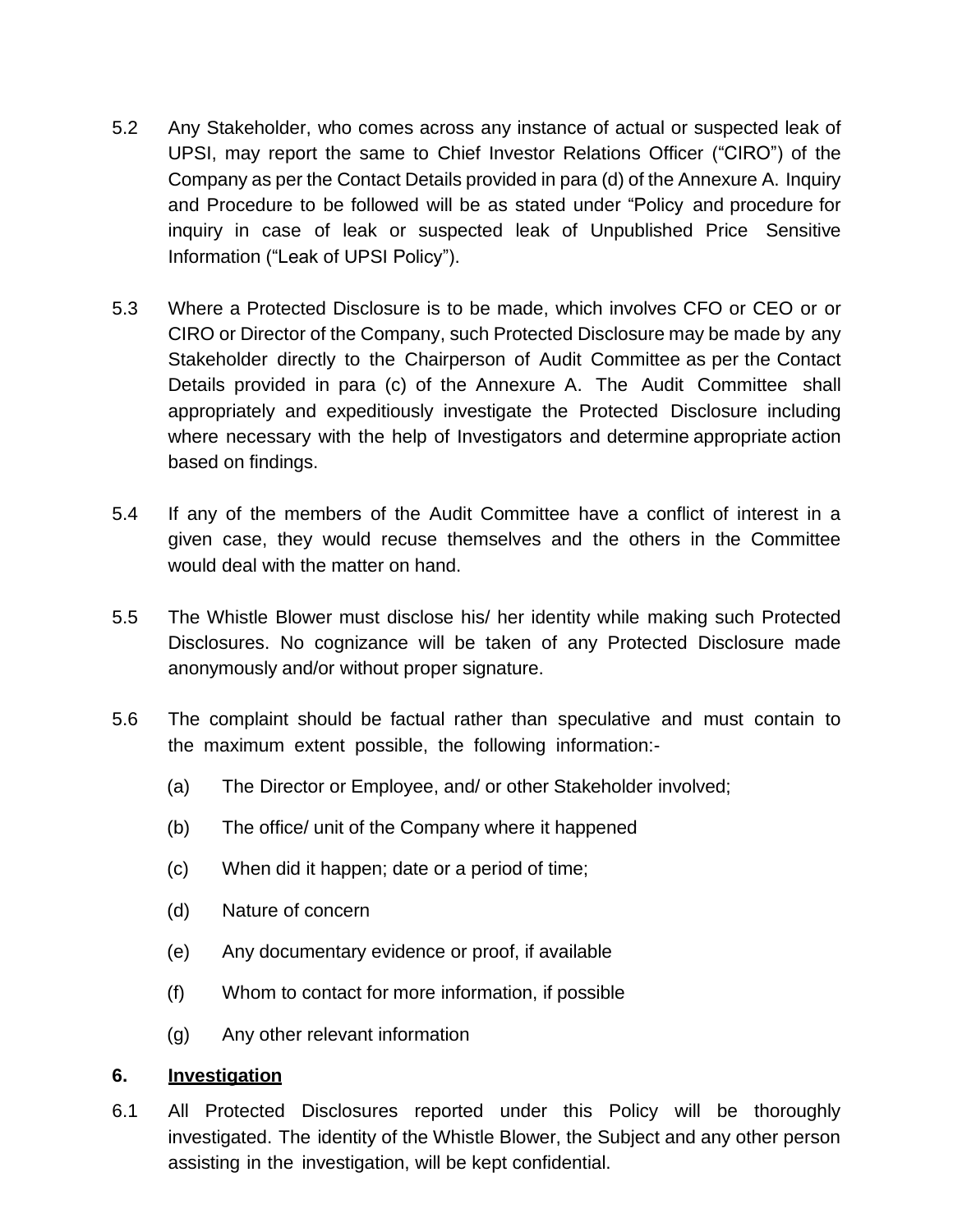- 6.2 The Subject may be communicated about the allegations made in the Protected Disclosure unless such communication is detrimental to the investigation proceedings. The investigation shall be conducted in a fair manner and provide opportunity for hearing to the Subject.
- 6.3 The Subject shall have a duty to cooperate during investigation to the extent that such cooperation will not compromise self-incrimination protections available under the applicable laws.
- 6.4 Whistle Blowers/ Subjects and other Stakeholders assisting the investigation shall have a responsibility not to interfere with the investigation. Evidence shall not be withheld, destroyed or tampered with, and witnesses shall not be directly, indirectly, explicitly or implicitly influenced, coached, threatened and/ or intimidated by the Whistle Blower/ Subject or any other person.
- 6.5 In the course of investigation proceedings, the Subject is not allowed to leave the Company without specific written approval of the Chairperson of Audit Committee. In case of Whistle Blowers, they shall be allowed to leave the Company with a specific written undertaking that they shall continue to extend necessary cooperation for conduct of investigation till required under intimation to the concerned Director.
- 6.6 After investigation, a written report of the findings should be prepared and the Whistle Blower and the Subject have a right to be informed of the outcome of the investigation.

## **7. Protection**

- 7.1 No unfair treatment will be meted out to a Whistle Blower by virtue of his/ her having reported a Protected Disclosure under this Policy in Good Faith. The Company, as a policy, condemns any kind of discrimination, harassment, victimization or any other unfair practice being adopted against Whistle Blowers.
- 7.2 Whistle Blower may directly report any violation of the above clause no.7.1 to the Chairperson of the Audit Committee as per the Contact Details provided in para (c) of the Annexure A, who shall investigate into the same and initiate such action as it may deem fit.
- 7.3 Any Stakeholder assisting in the said investigation shall also be protected to the same extent as the Whistle Blower.
- 7.4 This Policy may not be used as a defense by the Whistle Blower against whom an adverse personnel action has been taken.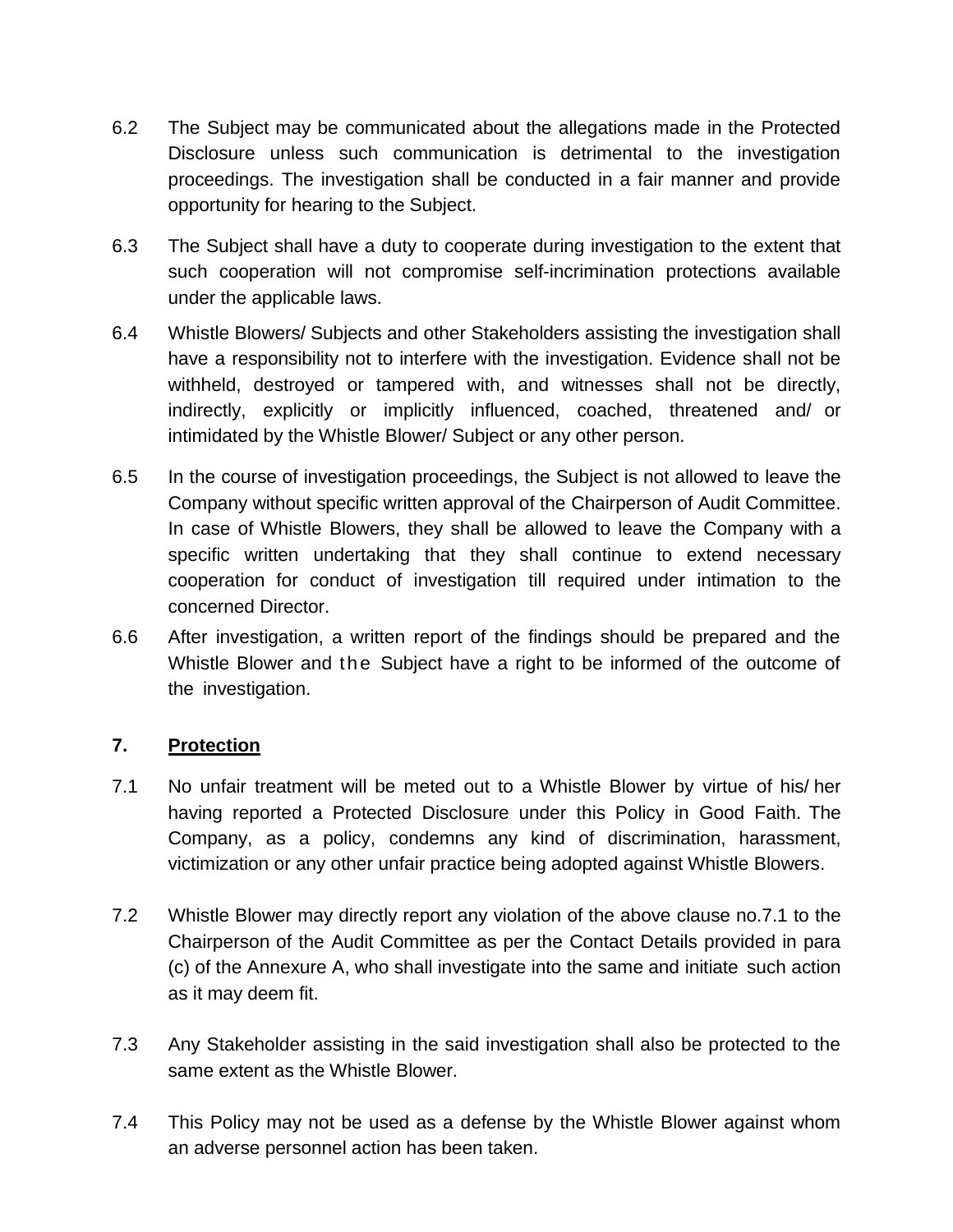## **8. Decision**

8.1 If an investigation of any Protected Disclosure leads to the conclusion that an Unethical Behaviour and Improper Practices or Wrongful Conduct has been committed, then corrective or disciplinary action as deemed fit shall be taken. For avoidance of doubt, it is clarified that any disciplinary or corrective action initiated against the Subject as a result of the findings of an investigation pursuant to this Policy shall adhere to the applicable personnel or staff conduct and disciplinary procedures.

## **9. Reporting and monitoring**

9.1 The Company shall oversee the Whistle Blower mechanism through the Audit Committee. A report shall be submitted to the Audit Committee on quarterly basis about the Protected Disclosures received by them including their outcome and status.

#### **10. General**

- 10.1 Every Department head shall submit a certificate that this revised Policy has been notified to each Employee of his department and the same has been acknowledged by each such Department head and Employee. The new Employees shall be informed about the existence and content of this Policy by the HR department.
- 10.2 All Protected Disclosures made by the Whistle Blower or documents obtained during the course of investigation along with the reports of investigation shall be retained by the Company for a minimum period of 7 years.
- 10.3 The Board of Directors of the Company shall have the right to amend the Policy from time to time. The Company Secretary and in his absence the CFO of the Company is authorized : (a) to make any consequential modifications in the address and phone number arising from change in the incumbent; and (b) to make consequential changes arising from changes in applicable laws or regulations. The Board will be apprised of such changes in the next Board meeting.